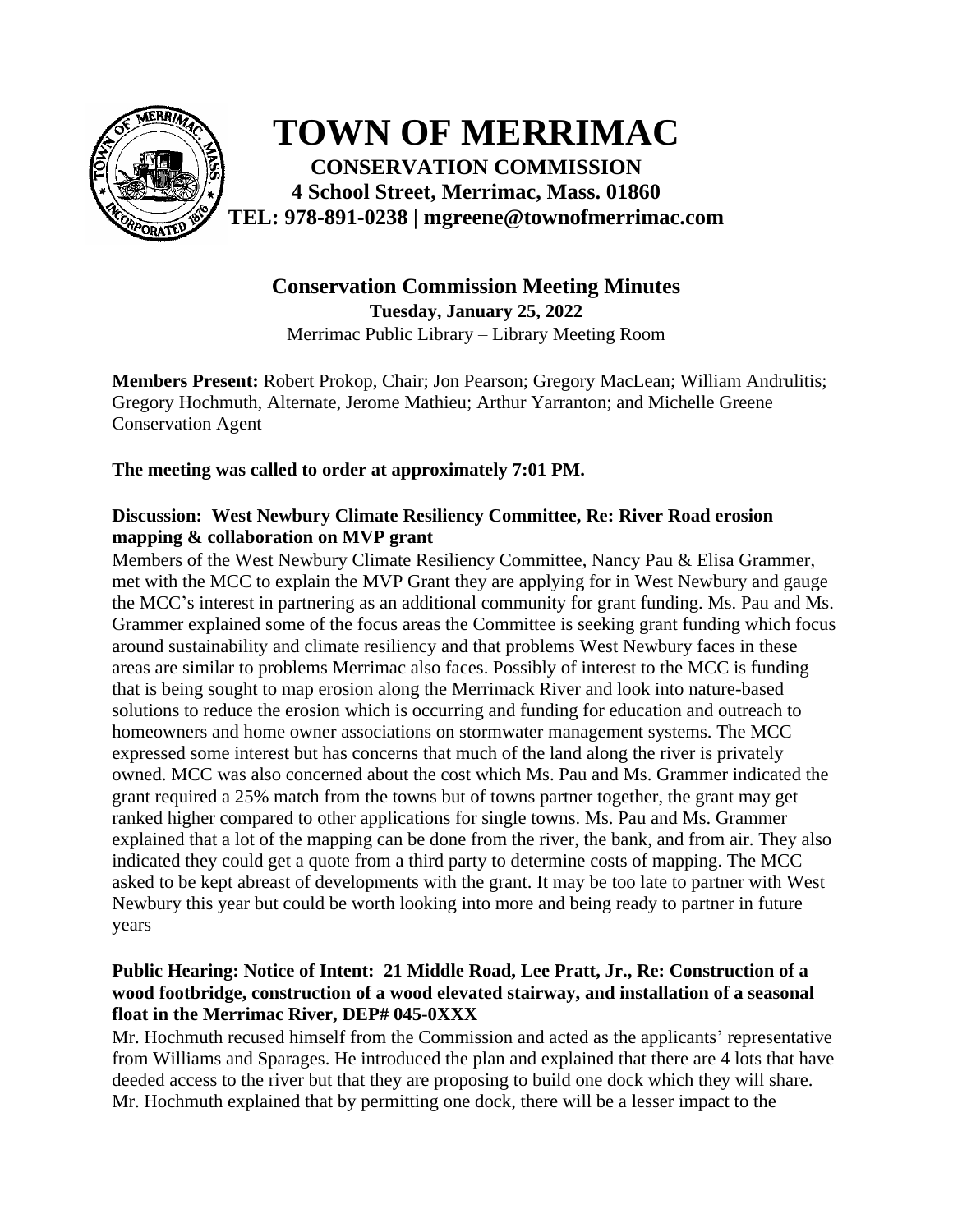resource area and that the applicants are also planning to improve crossing of the swale adjacent to the former road with a footbridge that crosses wetlands on a footpath to the dock. Mr. Hochmuth continued that all work is above the mean annual highwater line, that sonotubes are proposed to raise the walkway at least 18" above the ground, that planking on platforms will be spaced at least <sup>3</sup>/4" apart, no large trees are proposed to be removed, the seasonal dock will use helical anchors and elastic mooring rodes, and that the applicants are proposing an invasive species management plan and to remove some sections of pavement from the previous section of River Road that had been abandoned. Mr. Sinibaldi confirmed that after the road was abandoned, the property on both sides of the road and the road itself was returned to the abutting property owners. Mr. Hochmuth added that the location where the dock is proposed does not show signs of erosion. Mr. Hochmuth said that the centerline of the footpath is staked and the Commission will see the small trees that need to be removed during their site walk. Mr. Hochmuth advised the easiest way to the site will be to park at the end of River Road and walk in around the fence.

*Mr. Pearson motioned to continue the hearing pending a site visit. Mr. Mathieu seconded. The motion passed unanimously.*

## **Public Hearing: Notice of Intent: 14 Nichols Street, Bob Cormier, Roam Realty, LLC, Re: Construction of a single-family home, driveway, utilities, and associated grading, DEP# 045-0XXX**

Bill Manuell of Wetlands Land Management appeared on behalf of the applicant. He introduced the project and advised that the existing lot at 14 Nichols Street will subdivided and the lot the applicant has filed for will become 16 Nichols Street; he also indicated a DEP file number had not yet been assigned. Mr. Manuell explained a perennial stream is located across the street from this property and that he was able to get permission to flag the boundaries of the stream. The lot proposed for construction is entirely flat and the majority of the lot is within the 200' riverfront area; all construction will occur within the 200' riverfront area. Mr. Manuell indicated the applicant is planning to install erosion control where the lot meets the street. Ms. Greene asked if the house will be serviced by gas or propane as neither was shown on the plan. Mr. Manuell indicated it would be gas and a line would be run from the street; the plan will be updated to show the gas line. Ms. Greene also asked about tree replacement as two trees on the lot will have to be cleared and asked about stormwater controls. Mr. Manuell indicated that they would be willing to replace the tress, and there were no plans for stormwater and that the water would be directed to the grass before infiltrating into the ground. Bob Sinibaldi, DPW Director and Building Inspector was present and advised the soil at the site is very sandy and installing gutters into drywells would be good at this site. Mr. Sinibaldi also indicated that the ZBA must clear the project before work can commence. Mr. Pearson asked if infiltration of roof drainage could be added to the plans. Mr. Manuell advised updated plans can show stormwater management and tree replacement. Mr. Hochmuth inquired if a deed restriction has been recorded to prevent future filling and Mr. Manuell responded he was waiting for one. Ms. Greene will work with Mr. Prokop to draft Special Conditions for this site.

*Due to the lack of DEP file number and need for updated plans, Mr. Mathieu motioned to continue the hearing. Mr. Pearson seconded. The motion passed unanimously.*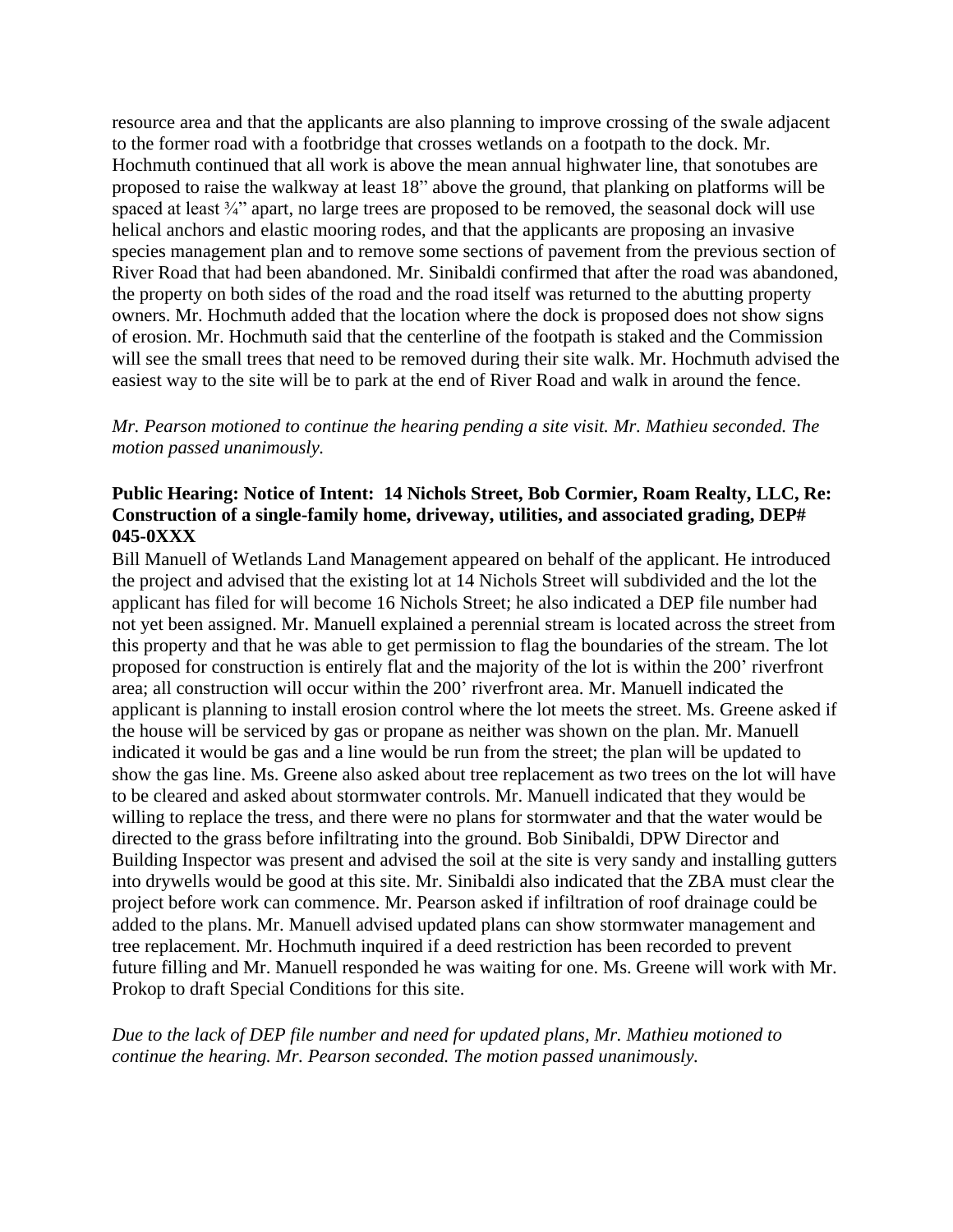## **Violation: 7 Locust Grove Road, Gail Gorman, Re: Tree cutting in resource area and buffer zone without a permit**

Gail Gorman, homeowner at 7 Locust Grove Road, appeared before the Commission. Ms. Gorman indicated she had no idea the tree removal she did required a permit otherwise, she would have filed. Ms. Gorman explained that her backyard is very wet which is causing trees to die and wanted to remove the trees before they fell on her home, driveway, or the sidewalk. Ms. Gorman indicated she'd be happy to replant at the property but does not want to replant trees. Mr. Prokop asked how many trees were cut and what species they were, Ms. Gorman indicate 10-12 oak and ash trees and said she'd be happy to have the Commission come see the lot. Mr. Hochmuth asked if the tree removal was for safety, Ms. Gorman said it was and Mr. Hochmuth said tree removal is normally allowed for safety but there is a process that must be followed which is receiving a permit from the Commission prior to starting the work. Ms. Greene suggested that Ms. Gorman could do an after-the-fact filing which would permit the trees that have already been cut, allow the additional proposed trees to be cute, and require plantings as mitigation for tree removal. Mr. Prokop advised Ms. Gorman can take the plan on record, mark up the tree removal locations and proposed planting locations, and submit that as part of the filing. Mr. Prokop suggested that trees be replaced at a 2:1 ratio, 10 trees were removed so 20 wetland shrubs should be replanted. The Commission advised they would be OK permitting this through an RDA filing as long as the stumps stay in the ground. Mrs. Gorman asked if the stumps could be cut lower and the Commission agreed they could and could be ground to be flush with the ground. Mr. Prokop asked that any wood chips from grinding and tree removal be removed from site. Ms. Greene asked Ms. Gorman to hold off on any additional work until the filing is made and reviewed and advised she would be in touch with instructions for the RDA filing.

## **Pre-Filing Consultation: Mill Street bridge replacement and jersey barrier dam removal in Cobblers Brook, CEI Engineers**

No one from CEI Engineers was present, so Mr. Sinibaldi explained the project, which will involve rerouting the stream's current path just upstream of crossing Mill Street to make it more natural (the engineers and state DER rep all believe the current sharp angle of the stream was manmade), replacing the Mill Street Bridge, and remove the jersey barrier dam that is located upstream from the bridge near the Fire Station. The town is working with the state to receive a portion of the funding for this project as an ecological restoration project and by removing the dam, fish passage is improved for Cobblers Brook which allows this project to qualify for the funding. With this portion of the work in mind, Mr. Sinibaldi wanted to reach out to the Commission to ensure the dam removal and stream realignment was something they felt they could permit as without it, the town will likely not receive the funds needed to replace the bridge. Mr. Prokop inquired what the water elevation change over the current jersey barrier dam is and Mr. Sinibaldi answered about 6". Mr. Sinibaldi added that first the new bridge will be installed and then the stream will be rerouted to run under the new bridge with materials from the excavation used to fill the current area where the stream flows. Mr. Yarranton asked if the culvert and failing wingwall under Rt. 110 would be fixed as part of this project. Mr. Sinibaldi explained it would not, and that the MA DOT had looked at the site for repair previously but with the required wingwall repair/replacement, the project would cost over \$100,000. Once this cost came in, MA DOT advised that the repair would be the responsibility of the property owners. Mr. Sinibaldi indicated the McIntyres were the responsible property owners but Mr.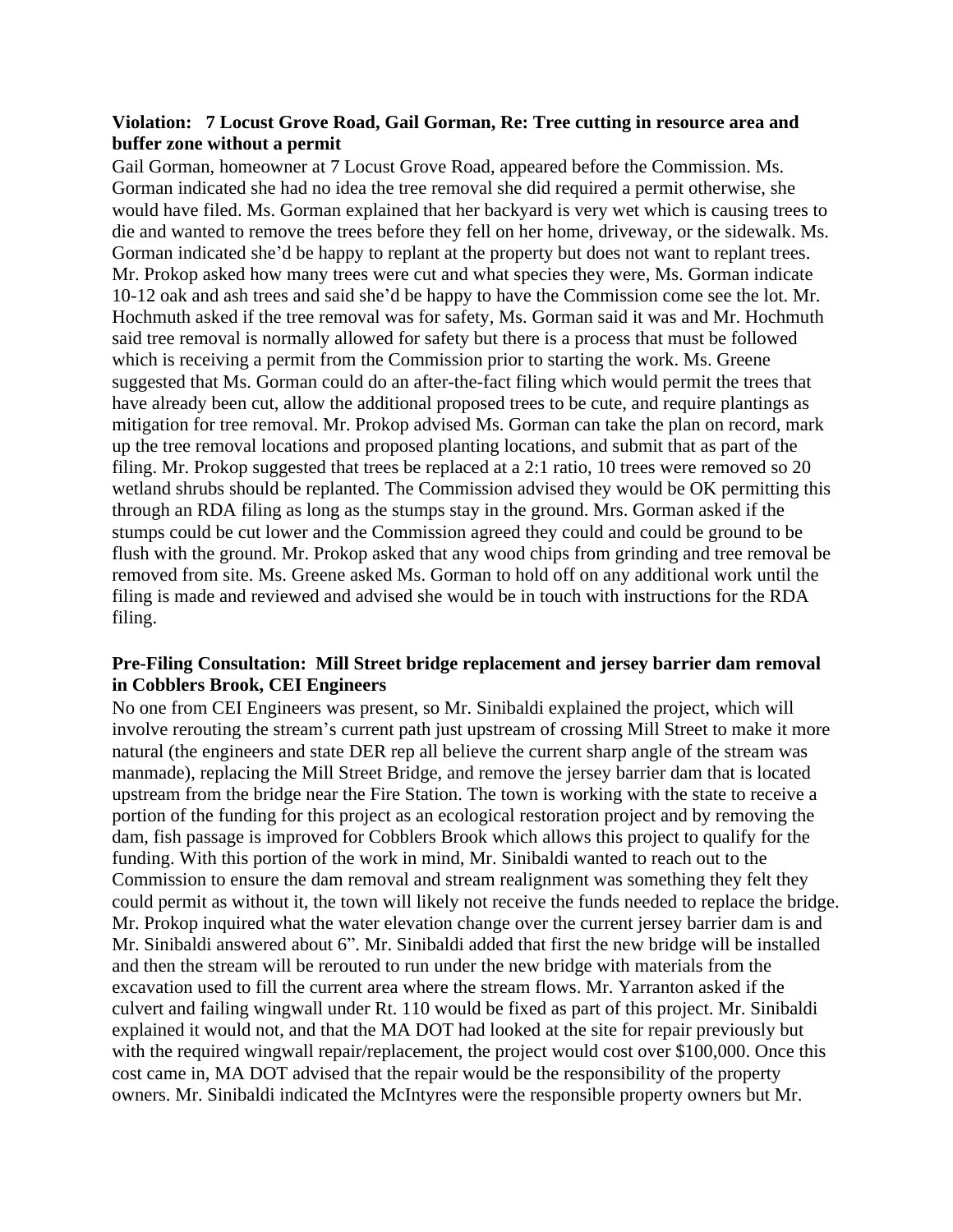Mathieu added that Bank of America owns both sides of the brook in this area. Mr. Prokop inquired what fish species this would improve passage for, Mr. Sinibaldi said he wasn't sure but a biologist checked the stream and caught fish and was very excited. Mr. Andrulitis asked if the jersey barrier dam plays any role in flood control and Mr. Sinibaldi said he doesn't think so and explained the jersey barriers were placed there after a beaver dam was removed. Mr. Prokop asked the next steps, Ms. Greene advised a Notice of Intent filing is needed, but the purpose of this was to gauge the Commission's feelings on the project to ensure they wouldn't be filing for a project the Commission would not approve. The Commission agreed that they were OK with the dam removal and added that they recognize this project is something the town has to do.

## **Discussion: 0 West Main Street (across from Kenoza Vending), The Flats @ Merrimac Square, Re: Review comprehensive permit application and determine recommendations to make to the ZBA**

Ms. Greene explained the Comprehensive Permitting process as it pertains to the Wetlands Protection Act (WPA) and local Wetlands Protection Bylaw, she explained the applicant is required to file a Notice of Intent with the Conservation Commission under the WPA but is able to, and is asking for, a waiver to the local Bylaw. She continued that the Commission is able to recommend to the ZBA that the Bylaw and Regulations under it not be waived and explained that if the ZBA takes up this recommendation, the applicant may appeal it in court indicating that it makes the project too cost prohibitive to complete. Ms. Greene advised she drafted a letter from the Commission to the ZBA, which had been shared to the Commission for their review ahead of tonight's meeting, with recommendations that the ZBA do not waive the local Bylaw, do not waive the regulations under the Bylaw, and that if the ZBA does not allow these waivers, that they defer permitting under the local wetlands Bylaw and regulations to the Commission rather than with the ZBA. She explained that attached to the letter is a spreadsheet that reviews the Bylaw, section by section, explaining how each section relates to the proposed project and why the Commission is recommending each section not be waived. Ms. Greene also explained that there are two ponds on the property that may be vernal pools and that the ORAD issued by the Commission indicates that further evaluation of these pools by a biologist is needed to confirm if they are or are not vernal pools. She continued that one of the ponds is labeled as a potential vernal pool on the state's mapping program MassMapper, which means that during an aerial survey, they determined this pond could be a vernal pool but further evaluation is needed to confirm. Under the WPA the potential vernal pool does not receive protection however, the potential vernal pool would be protected under the local Bylaw. Mr. Hochmuth asked Mr. Manuell, who was still present and who delineated the site for the ANRAD, about his thoughts about the presence of vernal pools on the site. Mr. Manuell indicated that egg masses were found in the upper pool but not in the lower pool. The Commission agreed the recommendation letter and tables should be sent to the ZBA to attempt to keep control of the local Bylaw.

*Mr. Mathieu motioned to issue the recommendation letter and tables to the ZBA. Mr. McLean seconded. The motion passed unanimously.* 

**Discussion: Capital Requests to Capital Planning Committee for FY 2023-2027** The Commission did not have any Capital Requests to make to the Capital Planning Committee

**Discussion (continued): Lake Attitash ramp erosion along Attitash Avenue**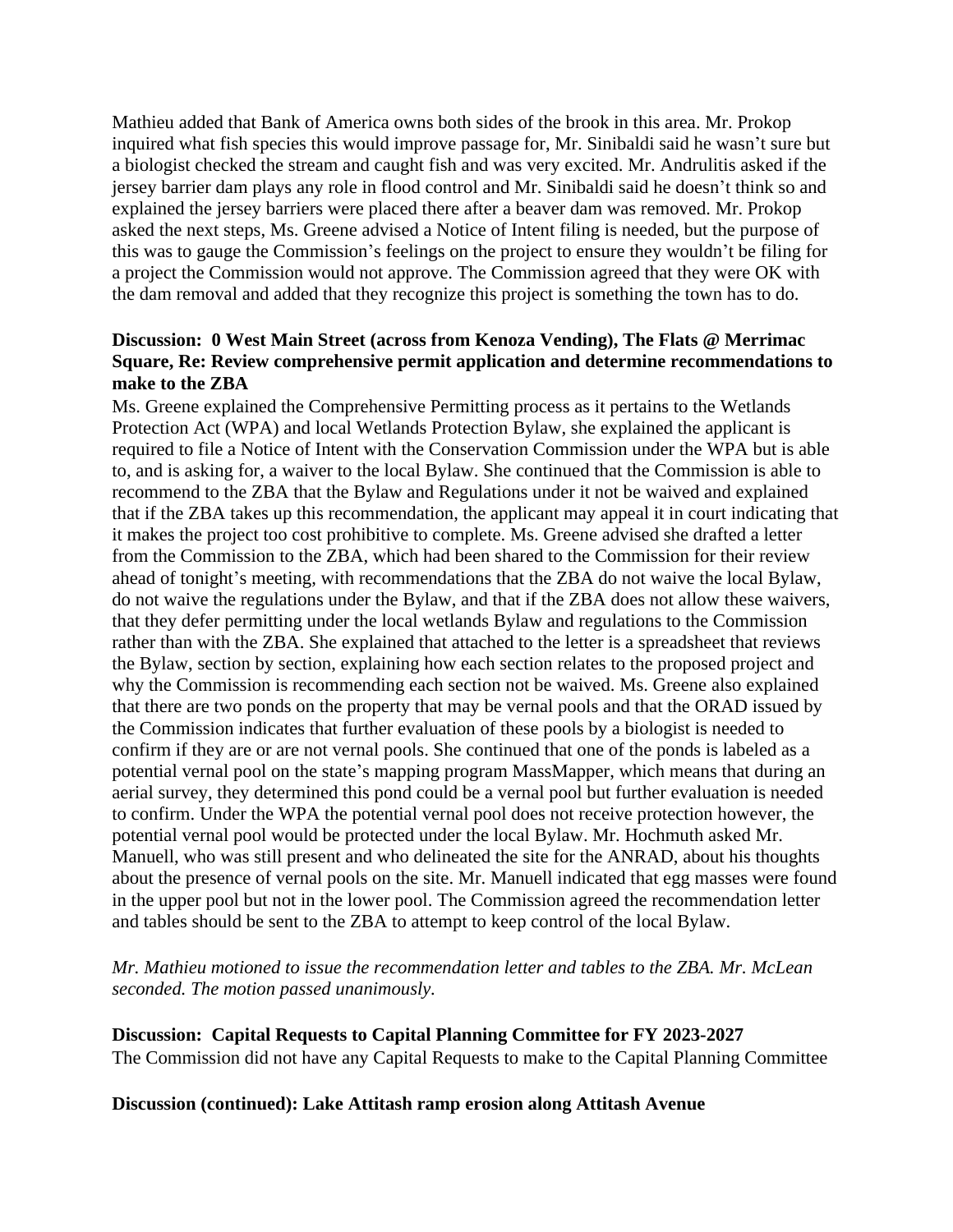Mr. Sinibaldi explained that previously, the town received a grant for this area to install a rain garden and a strip drain at the end of the street but that the strip drain is undersized for the volume of water it receives. Mr. Sinibaldi advised that the strip drain should be removed and a wide strip of 6-8" deep rip rap should be installed over geotextile fabric, he explained that the town would do this but there is no money to do the work or get engineered plans done for a Notice of Intent filing. Mr. Prokop mentioned that the state had the site delineated to as they plan to redo the boat ramp and asked if this could be included with that project. It was confirmed that the area where the erosion is occurring is about 20 yards from the state ramp and therefore is not on their property and is on town property and the right of way for the road. Mr. Sinibaldi also indicated the problems start further up the road as there is nothing to slow the water down as it heads to the lake. The Commission agreed that the deeply eroded sections of the shore presented a safety hazard as someone could trip in them, especially in winter if they were covered with snow or ice. Mr. Sinibaldi indicated the town likely has 3" washed stone that could be placed into the eroded areas for now and then this issue could be revisited next year. Due to the urgent nature of remediating the tripping hazard, Ms. Greene will work with Mr. Sinibaldi to issue an emergency certificate to fill in the eroded sections with rock.

## **Old Business (continued): Update on memorial tree planting in honor of former Conservation Commissioner Janet Terry**

The Commission discussed a budget for the tree and determined that \$200-\$300 is a likely cost and it may cost up to \$500 to plant the tree. Mr. Pearson added that when the Commission planted a memorial tree in honor of former Conservation Commission Chair Lou Nucci, this money came from the Conservation budget.

## **Other Business: Discussion (Not on Agenda): 125 Bear Hill Road, Re: Culvert replacement, special Condition requires culvert to be replaced during a time of low flow, DEP# 045-295**

Mr. Sinibaldi gave a history of the project and explained that although the Order of Conditions indicate that the culvert replacement must be done during a time of low flow, and not during the spring or the fall, that the company doing the project has availability to do the work this spring, likely in April. He added that if they are unable to do the project then, the town will fall to the bottom of the list for getting the repair done. Mr. Andrulitis added that he recalls a lot of discussions that the Commission had with the engineer regarding why the project should be done during a time of low flow during the permitting process. Mr. Hochmuth pointed out that the Condition leaves the decision of when the work can be done up to the agent. Mr. Pearson advised that he is comfortable with Ms. Greene making a decision to allow the work outside of the conditioned time period if needed.

## **Other Business: Discussion (Not on Agenda): 4 Little Pond Rd., f/k/a Lot 2 Little Pond Road, Re: Plan for as-built**

Ms. Greene explained that an attorney representing the current homeowners had reached out to her for a partial certificate of compliance. The property was encumbered under an Order of Conditions, DEP# 045-0017, which was for the entire subdivision. There was a recorded partial certificate of compliance, but it indicated it was just for the streets and utilities and that each lot will need their own certificate once completed. This property does appear to be within the 100<sup>'</sup> buffer zone of wetlands but was built in the 1980's and the current attorney is the first to catch